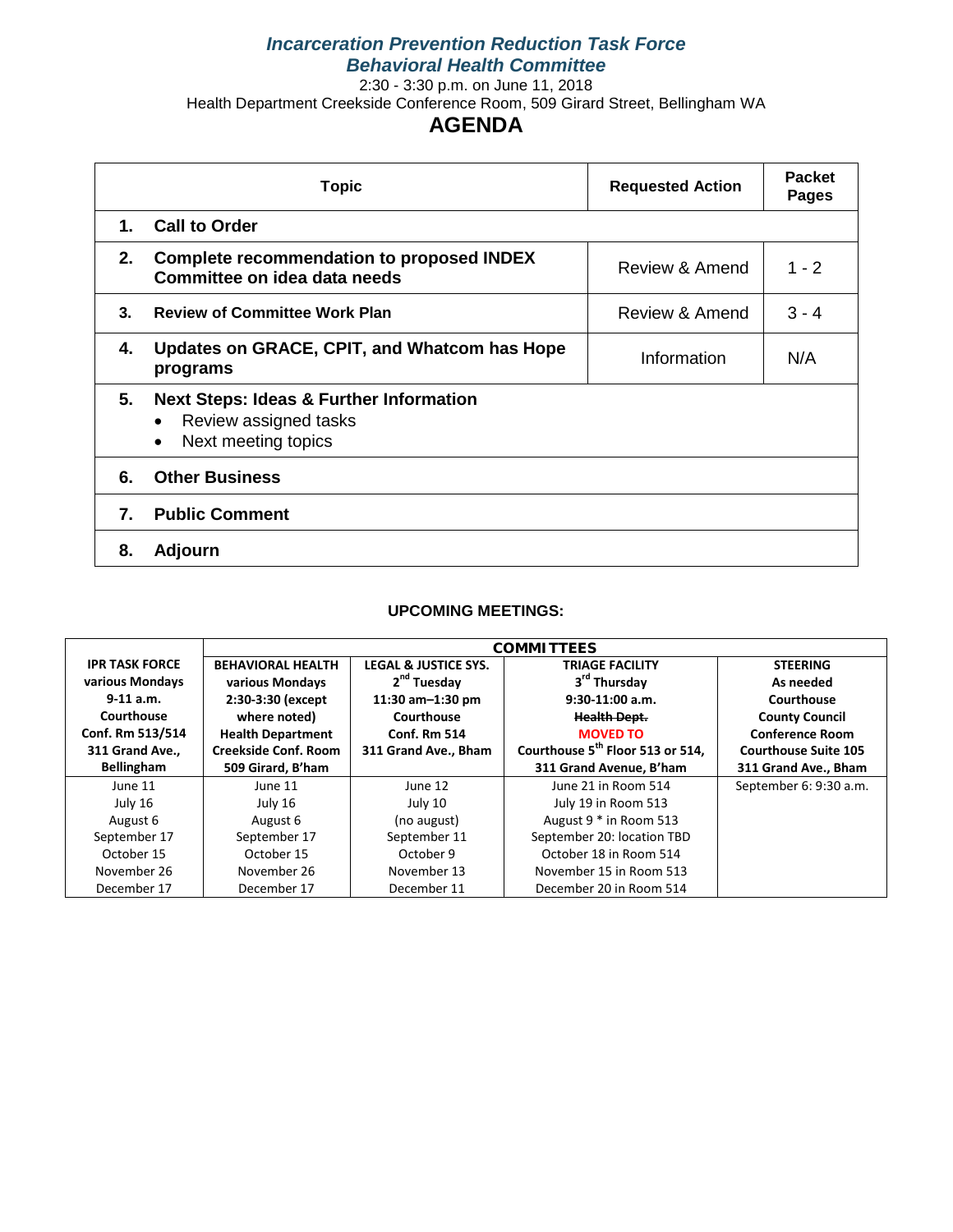# **DRAFT DATA OUTCOMES, TRENDS, AND ISSUES: Behavioral Health Committee:**

 $\mathbf{r}$ 

| <b>Outcomes to Measure:</b> The INDEX Committee will create a data collection system that<br>will: |                                                                                                                                                                    |                                                                                                                                                                                                                         |  |  |  |  |  |  |  |
|----------------------------------------------------------------------------------------------------|--------------------------------------------------------------------------------------------------------------------------------------------------------------------|-------------------------------------------------------------------------------------------------------------------------------------------------------------------------------------------------------------------------|--|--|--|--|--|--|--|
|                                                                                                    | $\mathbf{1}$                                                                                                                                                       | The IPRTF and Health Department will be able to identify existing and needed<br>housing options.                                                                                                                        |  |  |  |  |  |  |  |
|                                                                                                    | $\overline{2}$                                                                                                                                                     | The IPRTF, Health Department, and law enforcement agencies will be able to<br>identify the outcome of collaboration among law enforcement, behavioral<br>health services, and community organizations.                  |  |  |  |  |  |  |  |
|                                                                                                    | 3                                                                                                                                                                  | The IPRTF and Health Department will be able to measure and identify the<br>improvements that result from implementation of each behavioral health<br>program.                                                          |  |  |  |  |  |  |  |
| <b>Behavioral Health</b><br>Committee                                                              | 4                                                                                                                                                                  | The IPRTF would be able to identify the number of felony admissions to the<br>jail for controlled substances violations.                                                                                                |  |  |  |  |  |  |  |
|                                                                                                    | 5                                                                                                                                                                  | The IPRTF, Health Department, and Sheriff's Office will be able to identify the<br>number of inmates in the Whatcom County jail who need behavioral health<br>services and their specific behavioral health conditions. |  |  |  |  |  |  |  |
|                                                                                                    | 6                                                                                                                                                                  | The IPRTF and Health Department will be able to identify the behavioral<br>health programs available in the community that can address behavioral<br>health issues in jail inmates.                                     |  |  |  |  |  |  |  |
|                                                                                                    | The IPRTF will be able to identify the gaps in available services given the<br>$\overline{7}$<br>needs of the inmate population with behavioral health challenges. |                                                                                                                                                                                                                         |  |  |  |  |  |  |  |
| following:                                                                                         |                                                                                                                                                                    | Trends to Track: The INDEX Committee will create a data collection system that tracks the                                                                                                                               |  |  |  |  |  |  |  |
|                                                                                                    | $\mathbf{1}$                                                                                                                                                       | The number of housing units, including specialized/supportive housing,<br>available to support various behavioral health programs, such as drug court<br>and others.                                                    |  |  |  |  |  |  |  |
|                                                                                                    | $\overline{2}$                                                                                                                                                     | The frequency of the interface among law enforcement, behavioral health<br>services, and community organizations.                                                                                                       |  |  |  |  |  |  |  |
|                                                                                                    | 3                                                                                                                                                                  | The capacity in the community for opioid and other drug treatment.                                                                                                                                                      |  |  |  |  |  |  |  |
| <b>Behavioral Health</b><br>Committee                                                              | $\overline{4}$                                                                                                                                                     | The number of mental health patient assaults on hospital staff that result in<br>new assault charges.                                                                                                                   |  |  |  |  |  |  |  |
|                                                                                                    | 5                                                                                                                                                                  | Drug use trends: The number of people booked into jail with a substance use<br>disorder, and the type of substance use disorder.                                                                                        |  |  |  |  |  |  |  |
|                                                                                                    | 6                                                                                                                                                                  | The amount and sources of Behavioral Health funding.                                                                                                                                                                    |  |  |  |  |  |  |  |
|                                                                                                    | $\overline{7}$                                                                                                                                                     | The number and percentage of people who law enforcement divert to the<br>crisis triage center instead of the jail.                                                                                                      |  |  |  |  |  |  |  |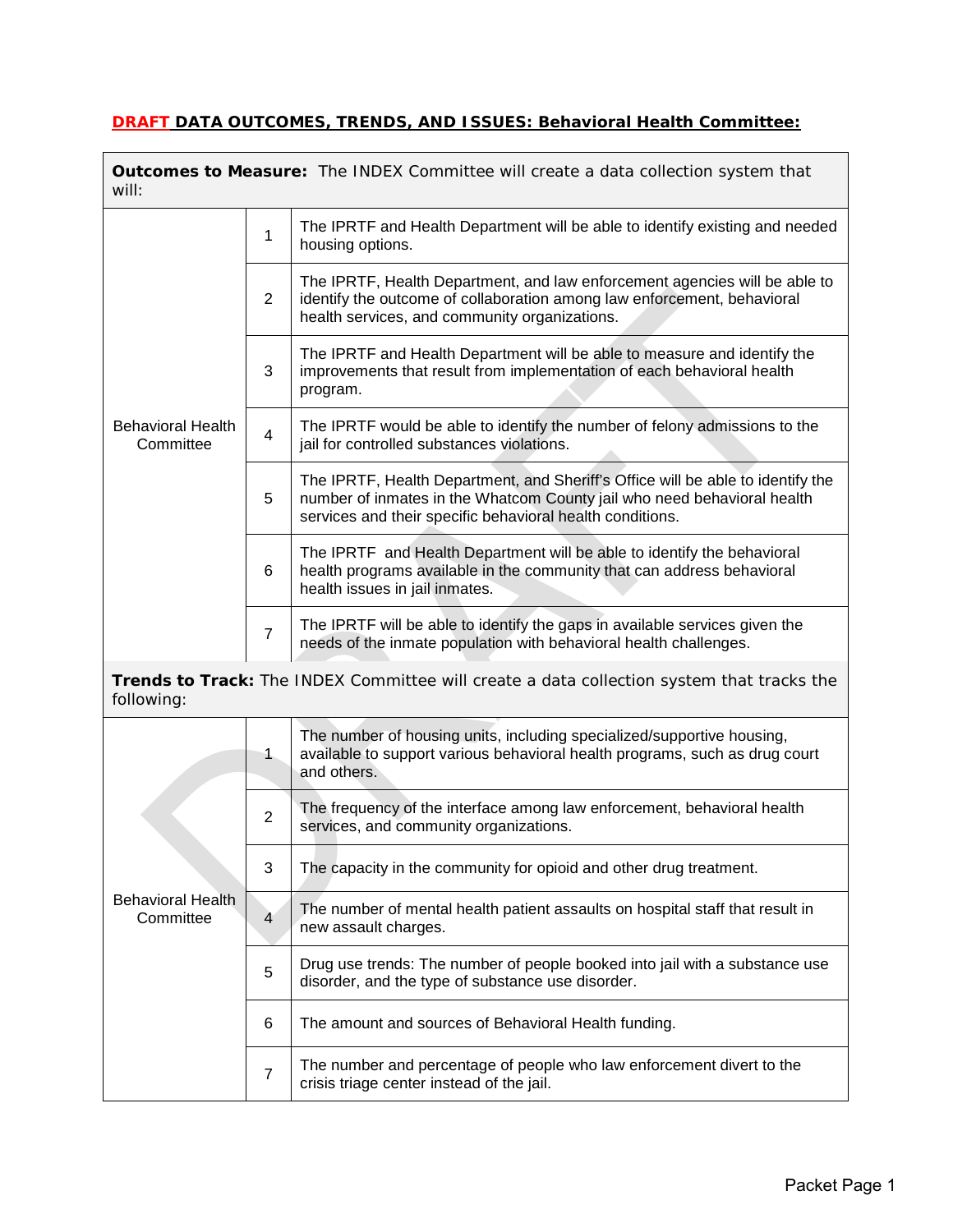|                                        | 8              | The recidivism rate of people who are connected to services when released<br>from jail.                                             |  |  |  |  |  |  |  |  |
|----------------------------------------|----------------|-------------------------------------------------------------------------------------------------------------------------------------|--|--|--|--|--|--|--|--|
|                                        | 9              | The costs incurred by the criminal justice system through the provision of<br>effective behavioral health programs and services.    |  |  |  |  |  |  |  |  |
| 3 Metrics from 3 Annual Report Topics: |                |                                                                                                                                     |  |  |  |  |  |  |  |  |
|                                        | 1              | If and how the number of jail admissions changes in response to improved<br>crisis response training.                               |  |  |  |  |  |  |  |  |
|                                        | $\overline{2}$ | If and how the number of jail admissions changes in response to community<br>education awareness regarding opiate abuse prevention. |  |  |  |  |  |  |  |  |
|                                        | 3              | If and how the number of jail admissions changes in response to homeless<br>outreach.                                               |  |  |  |  |  |  |  |  |
| <b>Interoperability Issues:</b>        |                |                                                                                                                                     |  |  |  |  |  |  |  |  |
|                                        |                | Agencies must work together better on systemwide issues and solutions                                                               |  |  |  |  |  |  |  |  |
|                                        |                |                                                                                                                                     |  |  |  |  |  |  |  |  |
|                                        |                |                                                                                                                                     |  |  |  |  |  |  |  |  |
| Miscellaneous data points (see below): |                |                                                                                                                                     |  |  |  |  |  |  |  |  |
|                                        |                |                                                                                                                                     |  |  |  |  |  |  |  |  |

From March 5 Behavioral Health Committee:

- Who is in jail
- What are the behavioral health disorders identified
- What programs exist to address behavioral health disorders of jail inmates
- Is there potential for an involuntary facility
- Does the inmate have serious and persistent mental illness, which is defined as very symptomatic and chronic
- What are the legal charges that allows them to divert from jail
- Whether the person has had services previously, and if so, what were those **services**
- Behavioral health issues that are not serious and/or persistent
- What is the social metadata: social, legal, family
- A confidential interviewer
- What kind of substance use disorder
- Information on people in jail versus out of jail
- An assessment at point of release
- Interview people who have been in jail in the last six months
- Offer an incentive to participate in an interview
- GRACE cohort to provide data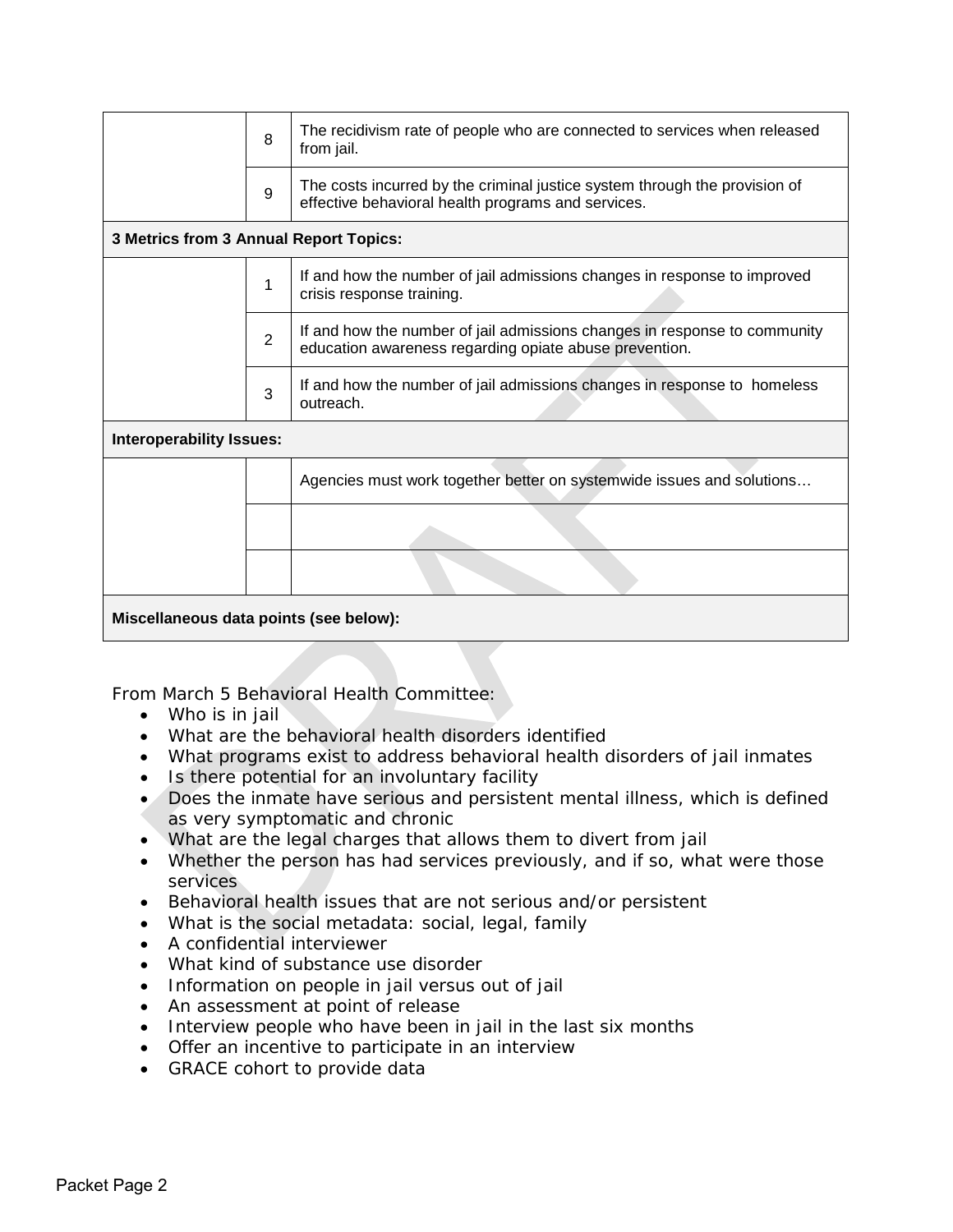#### Whatcom County Incarceration Prevention and Reduction Task

Force

#### *SHORT-TERM MEDIUM-TERM*

**BEHAVIORAL HEALTH COMMITTEE**

|                                                                                                                     |                    |                    | Year 1        |   |   |    |   |  |   |                |  |       |    |   |   |   |   | Year 2 |  |   |   |          |  |
|---------------------------------------------------------------------------------------------------------------------|--------------------|--------------------|---------------|---|---|----|---|--|---|----------------|--|-------|----|---|---|---|---|--------|--|---|---|----------|--|
|                                                                                                                     | <b>Responsible</b> | <b>Status</b>      | $\mathcal{P}$ | 3 | 4 | -5 | 6 |  | 8 | $\overline{9}$ |  | 10 11 | 12 | 2 | 3 | 4 | 5 | 6      |  | 8 | 9 | 10 11 12 |  |
| <b>TRAINING: Host an updated EMS training</b>                                                                       |                    |                    |               |   |   |    |   |  |   |                |  |       |    |   |   |   |   |        |  |   |   |          |  |
| Task                                                                                                                | Insert             | <b>Not started</b> |               |   |   |    |   |  |   |                |  |       |    |   |   |   |   |        |  |   |   |          |  |
| Task                                                                                                                | Insert             |                    |               |   |   |    |   |  |   |                |  |       |    |   |   |   |   |        |  |   |   |          |  |
| TRAINING: Create an annual calendar to trakc training for various agencies                                          |                    |                    |               |   |   |    |   |  |   |                |  |       |    |   |   |   |   |        |  |   |   |          |  |
| Task                                                                                                                | Insert             | Not started        |               |   |   |    |   |  |   |                |  |       |    |   |   |   |   |        |  |   |   |          |  |
| Task                                                                                                                | Insert             |                    |               |   |   |    |   |  |   |                |  |       |    |   |   |   |   |        |  |   |   |          |  |
| TRAINING: Determine the specific training information that agencies track                                           |                    |                    |               |   |   |    |   |  |   |                |  |       |    |   |   |   |   |        |  |   |   |          |  |
| Task                                                                                                                | Insert             | Not started        |               |   |   |    |   |  |   |                |  |       |    |   |   |   |   |        |  |   |   |          |  |
| Task                                                                                                                | Insert             |                    |               |   |   |    |   |  |   |                |  |       |    |   |   |   |   |        |  |   |   |          |  |
| TRAINING: Create a survey of needed additional training                                                             |                    |                    |               |   |   |    |   |  |   |                |  |       |    |   |   |   |   |        |  |   |   |          |  |
| Task                                                                                                                | Insert             | Not started        |               |   |   |    |   |  |   |                |  |       |    |   |   |   |   |        |  |   |   |          |  |
| Task                                                                                                                | Insert             |                    |               |   |   |    |   |  |   |                |  |       |    |   |   |   |   |        |  |   |   |          |  |
| <b>FUNDING: Seek more funding sources and opportunities</b>                                                         |                    |                    |               |   |   |    |   |  |   |                |  |       |    |   |   |   |   |        |  |   |   |          |  |
| Task                                                                                                                | Insert             | <b>Not started</b> |               |   |   |    |   |  |   |                |  |       |    |   |   |   |   |        |  |   |   |          |  |
| Task                                                                                                                | Insert             |                    |               |   |   |    |   |  |   |                |  |       |    |   |   |   |   |        |  |   |   |          |  |
| FUNDING: Review ESHB 2263 regarding funding for mental health and cultural activities and competing funding sources |                    |                    |               |   |   |    |   |  |   |                |  |       |    |   |   |   |   |        |  |   |   |          |  |
| Task                                                                                                                | Insert             | <b>Not started</b> |               |   |   |    |   |  |   |                |  |       |    |   |   |   |   |        |  |   |   |          |  |
| Task                                                                                                                | Insert             |                    |               |   |   |    |   |  |   |                |  |       |    |   |   |   |   |        |  |   |   |          |  |
| <b>SUBSTANCE USE DISORDER TREATMENT: Review local suboxone programs</b>                                             |                    |                    |               |   |   |    |   |  |   |                |  |       |    |   |   |   |   |        |  |   |   |          |  |
| Task                                                                                                                | Insert             | <b>Not started</b> |               |   |   |    |   |  |   |                |  |       |    |   |   |   |   |        |  |   |   |          |  |
| Task                                                                                                                | Insert             |                    |               |   |   |    |   |  |   |                |  |       |    |   |   |   |   |        |  |   |   |          |  |
| <b>SUBSTANCE USE DISORDER TREATMENT: Update on Dr. Kartman's program</b>                                            |                    |                    |               |   |   |    |   |  |   |                |  |       |    |   |   |   |   |        |  |   |   |          |  |
| Task                                                                                                                | Insert             | <b>Not started</b> |               |   |   |    |   |  |   |                |  |       |    |   |   |   |   |        |  |   |   |          |  |
| Task                                                                                                                | Insert             |                    |               |   |   |    |   |  |   |                |  |       |    |   |   |   |   |        |  |   |   |          |  |
| SUBSTANCE USE DISORDER TREATMENT: Update on opiate vs. meth use                                                     |                    |                    |               |   |   |    |   |  |   |                |  |       |    |   |   |   |   |        |  |   |   |          |  |
| Task                                                                                                                | Insert             | <b>Not started</b> |               |   |   |    |   |  |   |                |  |       |    |   |   |   |   |        |  |   |   |          |  |
| Task                                                                                                                | Insert             |                    |               |   |   |    |   |  |   |                |  |       |    |   |   |   |   |        |  |   |   |          |  |
| HOUSING: Review whether housing be an incentive to participate in specialty courts                                  |                    |                    |               |   |   |    |   |  |   |                |  |       |    |   |   |   |   |        |  |   |   |          |  |
| Task                                                                                                                | Insert             | Not started        |               |   |   |    |   |  |   |                |  |       |    |   |   |   |   |        |  |   |   |          |  |
| Task                                                                                                                | Insert             |                    |               |   |   |    |   |  |   |                |  |       |    |   |   |   |   |        |  |   |   |          |  |
| <b>HOUSING: Review how to create another Oxford House</b>                                                           |                    |                    |               |   |   |    |   |  |   |                |  |       |    |   |   |   |   |        |  |   |   |          |  |
| Task                                                                                                                | Insert             | Not started        |               |   |   |    |   |  |   |                |  |       |    |   |   |   |   |        |  |   |   |          |  |
| Task                                                                                                                | Insert             |                    |               |   |   |    |   |  |   |                |  |       |    |   |   |   |   |        |  |   |   |          |  |